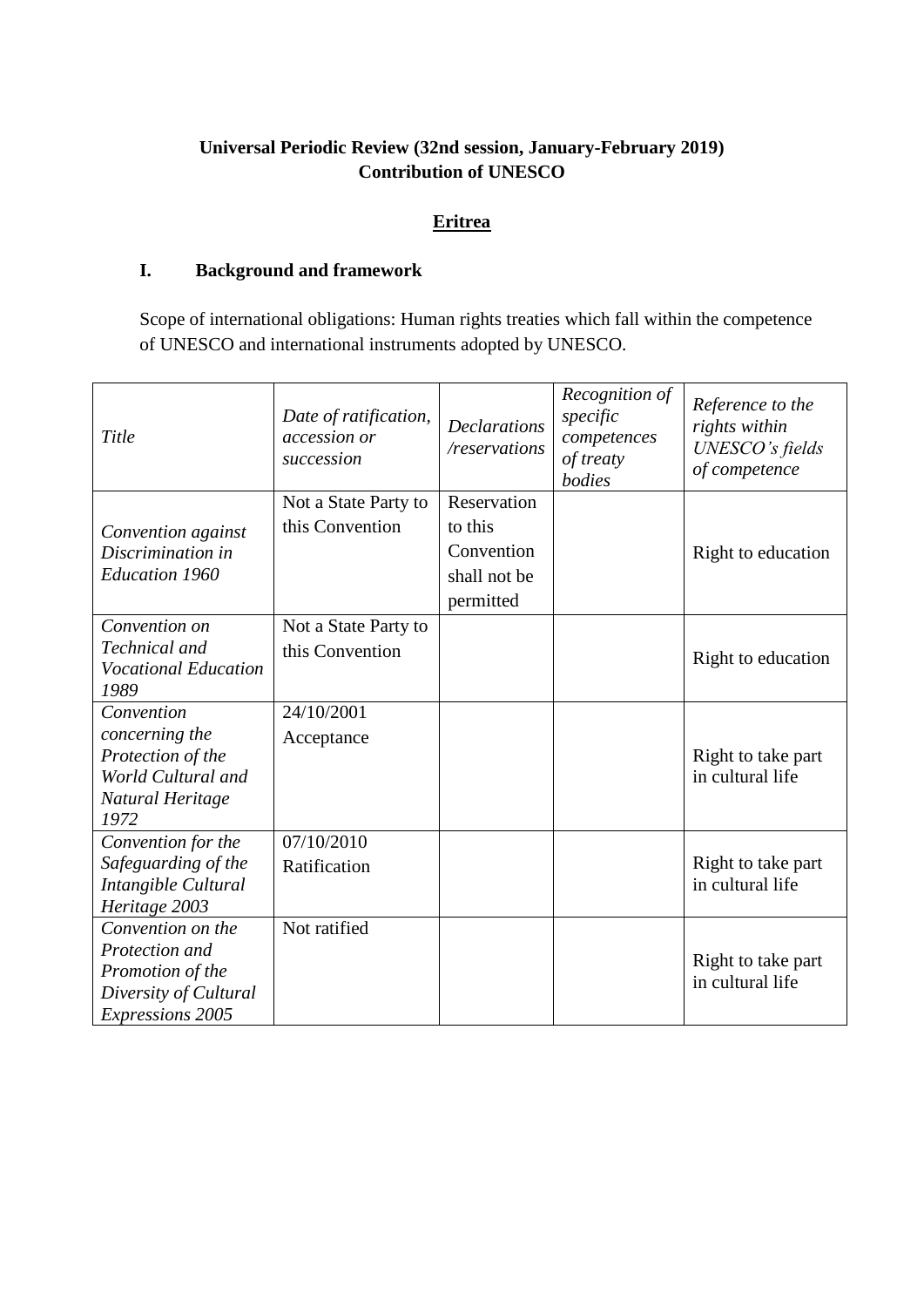# **Right to education**

### **II. Promotion and protection of human rights on the ground**

- 1. The **Constitution of Eritrea of 1997<sup>1</sup>** enshrines the right to education in its **Article 2,** which states that "every citizen shall have the right of equal access to publicly funded social services. The State shall endeavor, within the limit of its resources, to make available to all citizens health, education [...]". Moreover, **Article 14** provides that "1. All persons are **equal** under the law. 2. No person may be **discriminated** against on account of race, ethnic origin, language, colour, gender, religion, disability, age, political view, or social or economic status or any other improper factors". The **Legal Notice No. 1 of 1991**, concerns regulations enacted to determine the establishment and management of non-government schools and their supervision<sup>2</sup>.
- 2. In terms of reporting to UNESCO, Eritrea did not submit national reports within the framework of the **8th** (2011-2013) and **9th** (2016-2017) Consultations of Member States on the measures taken to implement the UNESCO 1960 Recommendation against Discrimination in Education. Similarly, Eritrea did not report on the measures taken to implement the UNESCO 1974 Recommendation concerning Education for International Understanding, Co-operation and Peace and Education relating to Human Rights and Fundamental Freedoms for the **4th** (2005-5008) and **5th** (2012-2013) and 6th (2016-2017) Consultations.

### **Freedom of opinion and expression**

- $\triangleright$  Constitutional and Legislative Framework:
- 3. Article 19 of the Eritrean Constitution in principle guarantees the right to freedom of thought, conscience and belief. $3$
- 4. Defamation remains a criminal offense in Eritrea.
- 5. No freedom of information law has been adopted in Eritrea.
- 6. The 1996 Press Proclamation Law<sup>4</sup> states that all media should be licensed; publications have to be submitted for the approval of authorities before publication.
- 7. Self-censorship is widespread in the country due a combination of tight media control by the Government and restrictive media laws including possibility of imprisonment.
- $\triangleright$  Implementation of legislation:
- 8. No independent broadcasting regulator exists in Eritrea. Section 4 of the 1996 Press Proclamation law provides that radio and television ownership is reserved for the Government.<sup>5</sup>

**<sup>.</sup>** <sup>1</sup> <http://www.unesco.org/education/edurights/media/docs/fd48fdd5dc073aa0a88273489a13921296394304.pdf> <sup>2</sup> <http://www.unesco.org/education/edurights/index.php?action=countries&lng=en>

<sup>3</sup> <http://unpan1.un.org/intradoc/groups/public/documents/cafrad/unpan004654.pdf>

<sup>4</sup> <http://www.refworld.org/pdfid/48512e992.pdf>

<sup>5</sup> <http://www.refworld.org/pdfid/48512e992.pdf>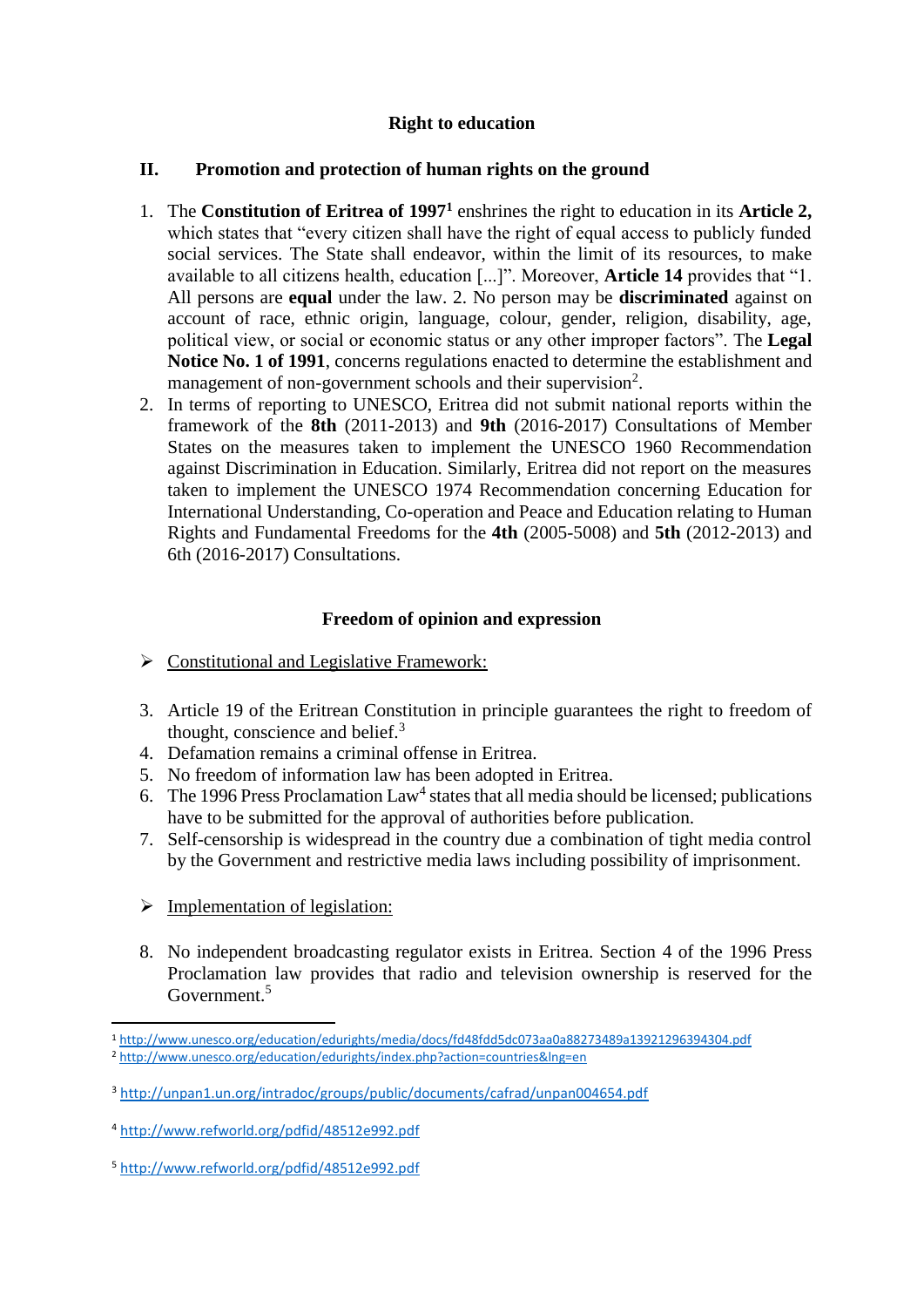- 9. Media content is controlled by the Ministry of Information, which runs all television outlets, radio stations, and newspapers. Privately owned outlets effectively ceased to exist in the country since a government ban in 2001.
- $\triangleright$  Safety of journalists
- 10. UNESCO reports three killings of journalists since 2008. <sup>6</sup> The Government has not responded to UNESCO's requests as regards of these cases, with no cases resolved according to UNESCO records.
- 11. Local, regional and international media carry reports of journalists and media workers critical of authorities being intimidated, persecuted and imprisoned. In 2017, UNESCO awarded the UNESCO/Guillermo Cano World Press Freedom Prize to Eritrean/Swedish journalist, Dawit Isaak, who was not able to receive the Prize, since he was in jail.

# **III. UPR Recommendations**

### **Right to education**

12. **Below are the recommendations made within the framework of the 2nd cycle of the Working Group on the Universal Periodic Review (February 2014) 7 :**

**122.69.** *Pursue all efforts to preserve the progress achieved in a number of areas such as culture, education, health and the fight against social inequality*

**122.171.** *Continue its efforts to realize the goals of poverty reduction and universal access to primary education*

**122.179.** *Continue its efforts on health, education and social service system, in order to help the vulnerable and disabled people particularly women and children*

**122.184.** *Continue to implement programs aimed at improving the quality of and access to education, giving particular attention to the needs of children from underprivileged families, including those in the rural and underserved areas*

**122.185.** *Allocate more resources to the education system, particularly education of girls, in order to achieve a successful social development level*

**122.189.** *Give priority to providing access to the right to education in all parts of the country*

**122.190.** *Take further measures to guarantee access to education at all levels, in particular at university level*

**122.194.** *Improve access to the right to education and eliminate disparities in this respect, whether regional, socioeconomic or based on ethnicity or gender*

# **IV. Review and specific recommendations**

13. A number of recommendations was addressed to Eritrea during the last UPR cycle concerning the necessity to strengthen its education system. Eritrea should be especially attentive to the needs of vulnerable people including disabled people, women and girls,

1

<sup>6</sup> UNESCO [http://www.unesco.org/new/en/communication-and-information/freedom-of-expression/press](http://www.unesco.org/new/en/communication-and-information/freedom-of-expression/press-freedom/unesco-condemns-killing-of-journalists/countries/eritrea/)[freedom/unesco-condemns-killing-of-journalists/countries/eritrea/](http://www.unesco.org/new/en/communication-and-information/freedom-of-expression/press-freedom/unesco-condemns-killing-of-journalists/countries/eritrea/)

<sup>7</sup> <http://www.ohchr.org/EN/HRBodies/UPR/Pages/ERIndex.aspx>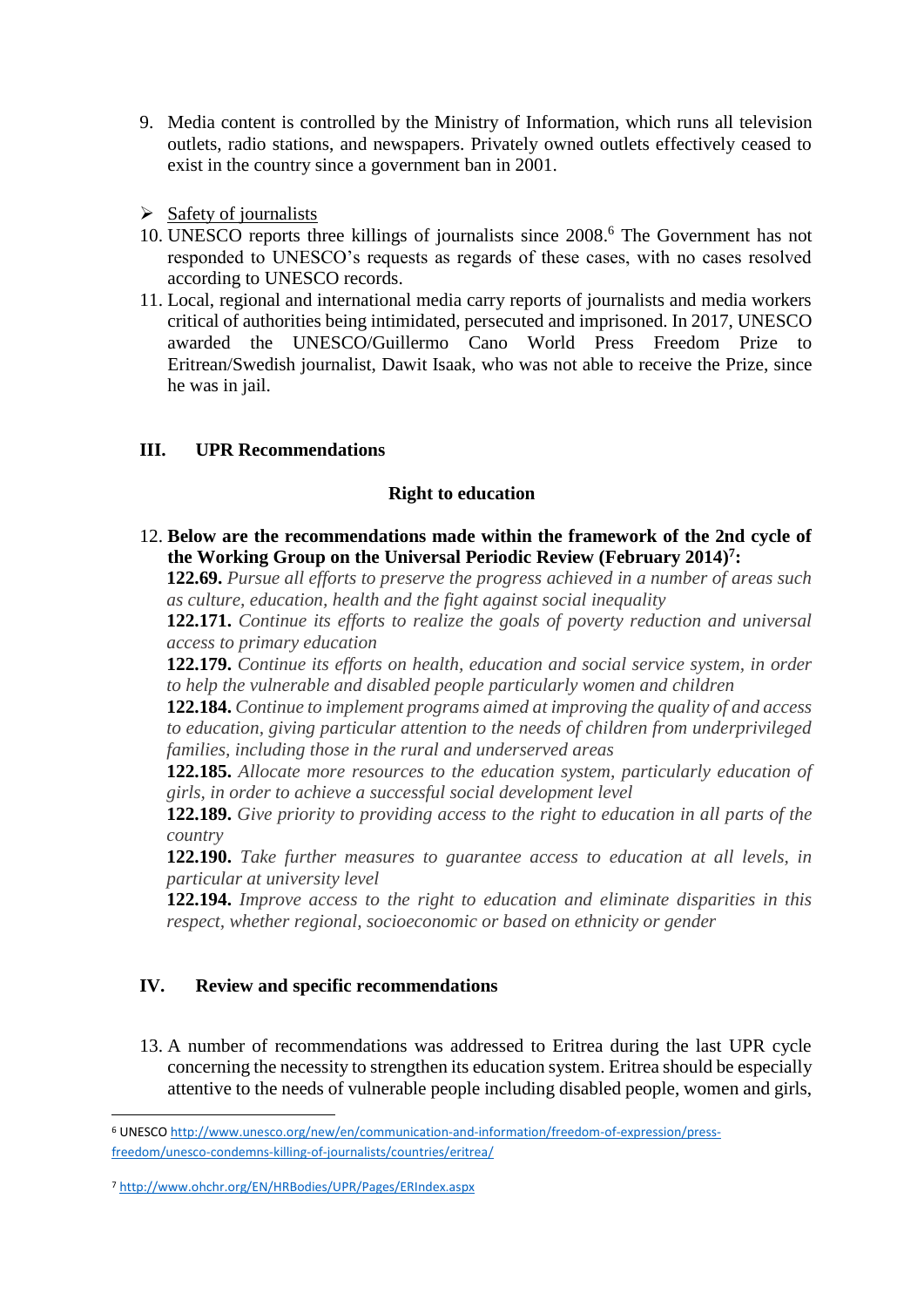children from underprivileged families, children from rural areas, nomadic communities. Increasing efforts to eliminate disparities of all kinds, whether regional, socioeconomic or based on ethnicity or gender should thus be encouraged.

- 14. First of all, in the context of Sustainable Development Goal 4 on education, it should be noted that ratifying the UNESCO 1960 Convention against Discrimination in Education would provide Eritrea with a supportive legal environment for all efforts made towards providing and ensuring "inclusive and equitable quality education and lifelong learning opportunities for all". In this respect, Eritrea should be encouraged to engage actively in the process of ratification of UNESCO's Convention against Discrimination in Education and, if needed, to seek UNESCO's assistance.
- 15. On the same line, UNESCO could not find an Education Act in Eritrean law, which would contain the main features and core elements of education provided in the country. Eritrea should therefore be strongly encouraged to share with UNESCO or to make available any information related to legislative framework ensuring education. It should be noted that the right to education, which is guaranteed in the Constitution of Eritrea, needs effective enforcement in order to become a living reality and not remain a principle without concrete application. This enforcement entails, in particular, legal guarantees for education. Consequently, Eritrea should be strongly encouraged to consider the possibility of adopting an Education Act in order to strengthen its legal framework related to education. In this process, Eritrea could be encouraged to seek UNESCO's technical assistance and support.
- 16. That said, Eritrea faces significant challenges in the field of education. In terms of **access to education,** Eritrea seems to face major difficulties in ensuring the right to education for all. In this respect, Eritrea should be strongly encouraged to take comprehensive measures to improve access to education for all and reduce the number of children out of school in the country.
- 17. In addition to this, limited financial resources inherently have an impact on the **quality of its education and on infrastructures**. Eritrea faces one of the most severe teacher gap in the world<sup>8</sup>. On the same line, only 50% of classroom teachers are estimated to be qualified<sup>9</sup> while school facilities often fail to provide basic sanitary services<sup>10</sup>. In this respect, Eritrea should be strongly encouraged to take and implement all necessary measures to strengthen the quality of its education system and improve its infrastructures. In this process, Eritrea should be strongly encouraged to intensify its efforts to address the current shortage of teachers, as well to ensure that teachers are provided with adequate and comprehensive training to deliver quality education in the classroom.
- 18. Regarding the **principle of non-discrimination**, the government reported its commitment to consider the right to education for all children without discrimination<sup>11</sup> and positive efforts were made along these lines. Among them, the adoption of policies on education including those focused on nomadic communities, as well as the support provided to families with limited financial means to purchase school uniforms and  $\frac{1}{2}$  school materials<sup>12</sup>. Nevertheless, discriminations remain widespread. In this respect, Eritrea should be strongly encouraged to take all necessary measures to combat and

**.** 

<sup>8</sup> EFA Global Monitoring Report, Teaching and Learning: Achieving Quality for All, p225.

<sup>9</sup> Global Education Monitoring Report, Accountability in Education: Meeting our Commitments, p386.

<sup>&</sup>lt;sup>10</sup> Global Education Monitoring Report, Accountability in Education: Meeting our Commitments, p378.

<sup>&</sup>lt;sup>11</sup> Consideration of reports submitted by States parties under article 44 of the Convention, Committee on the Rights of the Child, p16.

<sup>12</sup> Ibid, p15.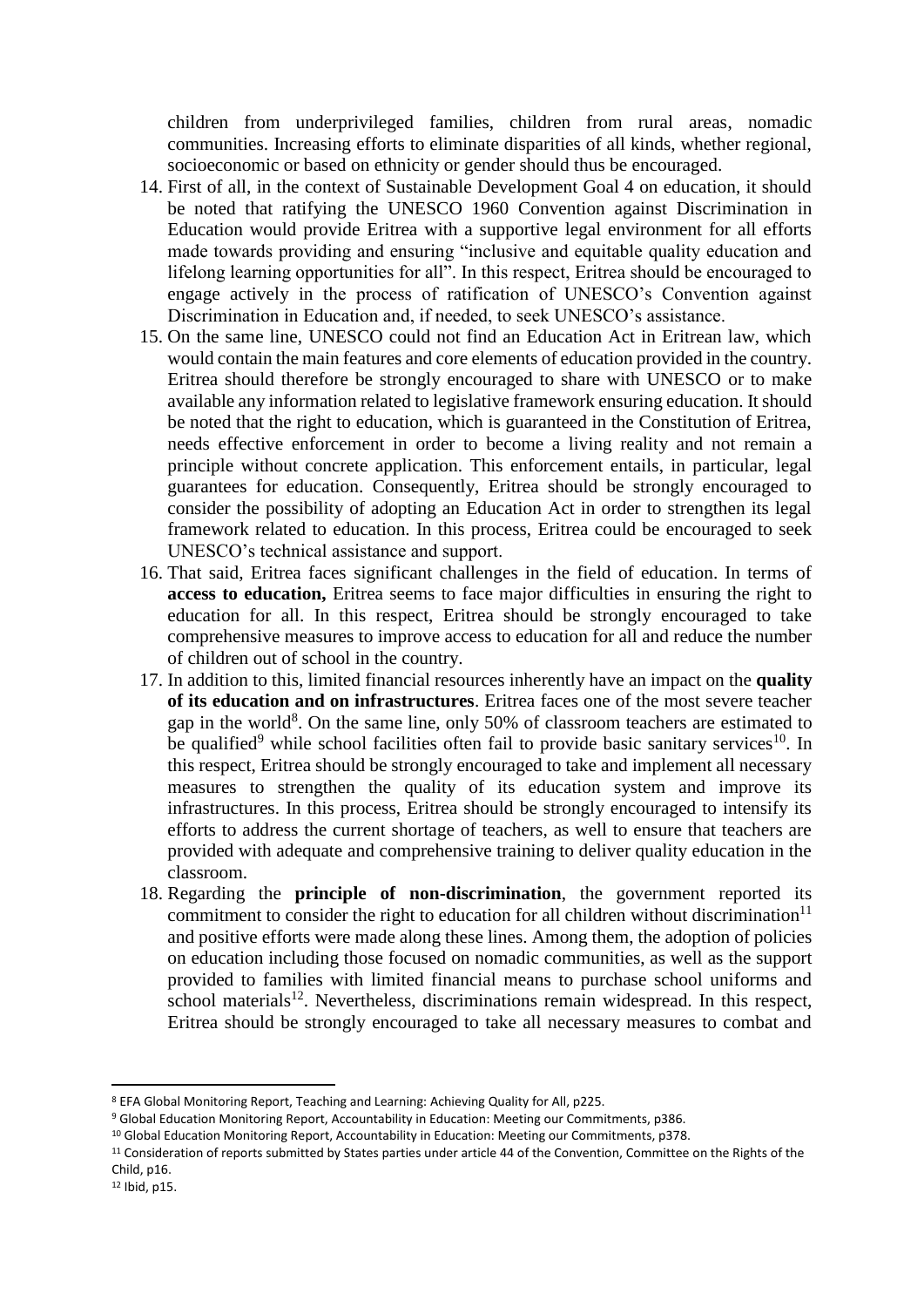eliminate discrimination and ensure that every child is provided with educational services.

- 19. More specifically, in terms of **access of women and girls to education**, primary and secondary enrolment remains low, in particular for women and girls in rural areas $^{13}$ . In this respect, Eritrea should be strongly encouraged to strengthen measures to ensure that women and girls have equal access to all levels of education and to reduce the number of school dropouts. In this process, Eritrea should be encouraged to strengthen its efforts to eliminate stereotypes and harmful practices that discriminate against girls and greatly prevent them from accessing education, especially in rural areas. This should include the launching of public awareness campaigns in order to, on the one hand, eliminate gender-based and patriarchal stereotypes, on the other hand, improve health and sexual education among communities. In addition to this, Eritrea should be strongly encouraged to intensify its efforts to ensure that all schools are provided with gender sensitive sanitation facilities, as well to increase its number of qualified female teachers.
- 20. In terms of **education for children with disabilities**, several measures should be welcomed. They include the adoption of a comprehensive policy on persons with disabilities in  $2014^{14}$ , the adoption of grade 1-5 books to suit the educational needs of blind and deaf children<sup>15</sup>, the launching of awareness raising campaigns and activities targeting teachers, directors and supervisors to address and respond to the diverse learning needs of children with disabilities, as reported by  $Eritrea<sup>16</sup>$ . Nevertheless, the country faces an important challenge due to the lack of statistical data on the situation of children with disabilities in education, as well as the insufficient resources to implement relevant policies and programmes<sup>17</sup>. Moreover, and contrary to the notion of inclusion, many children with disabilities continue to be referred to special schools<sup>18</sup>. In this respect, Eritrea should be strongly encouraged to integrate a human rights-based approach to disability and to promote inclusive education for all children, giving priority to the placement of children with disabilities into the mainstream school system instead of special schools. Moreover, Eritrea should be strongly encouraged to intensify its efforts to collect data on the situation of children with disabilities in education in order to provide a sound basis for the development of relevant policies and identification of priorities in programming.

#### **Specific recommendations:**

**1.** Eritrea should be strongly encouraged to ratify UNESCO 1960 Convention against Discrimination in Education and eventually to seek UNESCO's support in this process.

<sup>1</sup> <sup>13</sup> Concluding observations on the fourth and fifth periodic reports of Eritrea, Committee on the Elimination of Discrimination against Women, p9.

[http://tbinternet.ohchr.org/\\_layouts/treatybodyexternal/Download.aspx?symbolno=CEDAW%2fC%2fERI%2fCO%2f5&Lang](http://tbinternet.ohchr.org/_layouts/treatybodyexternal/Download.aspx?symbolno=CEDAW%2fC%2fERI%2fCO%2f5&Lang=en)  $=$ en

<sup>&</sup>lt;sup>14</sup> Concluding observations on the fourth periodic report of Eritrea, Committee on the Rights of the Child, p12.

<sup>&</sup>lt;sup>15</sup> Consideration of reports submitted by States parties under article 44 of the Convention. Committee on the Rights of the Child, p16.

<sup>16</sup> Ibid.

<sup>&</sup>lt;sup>17</sup> Concluding observations on the fourth periodic report of Eritrea, Committee on the Rights of the Child, p12.

<sup>18</sup> Ibid, p12.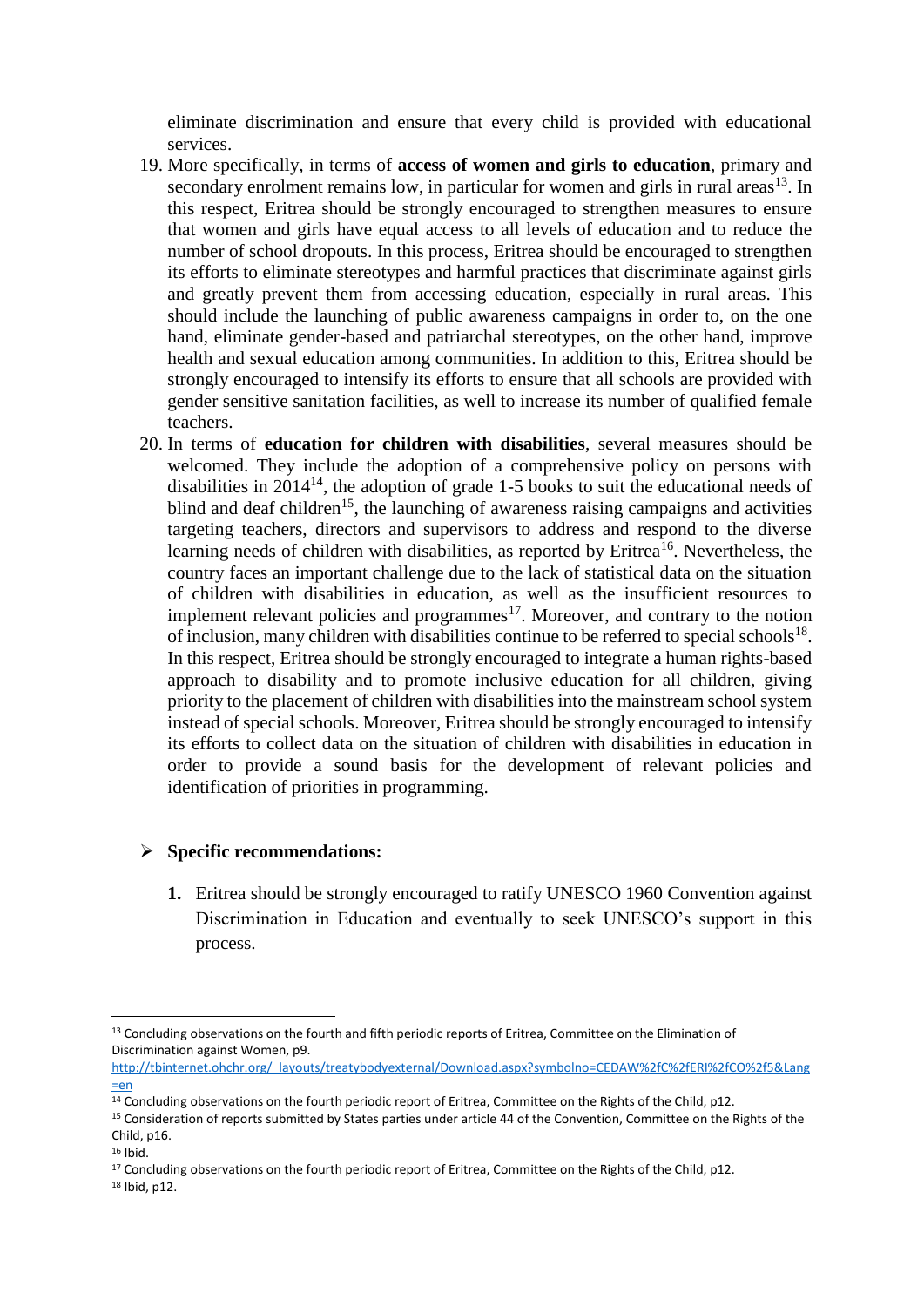- **2.** Eritrea should be strongly encouraged to take comprehensive measures to improve access to quality education for all and to reduce the very high number of children out of school in the country. In this process, particular attention should be given to the needs of vulnerable groups
- **3.** Eritrea should be strongly encouraged to strengthen its national education system, including through the improvement of the quality of education, the development of adequate infrastructures, as well as the training of qualified teachers.
- **4.** Eritrea should be encouraged to intensify its efforts to combat and eliminate discrimination on all grounds and ensure that all children are provided with educational services, including through the repeal of legal provisions criminalizing homosexuality.
- **5.** Eritrea should be encouraged to submit more regularly national reports for the periodic consultations on UNESCO's education-related standard-setting instruments.
- **6.** Eritrea should be encouraged to share with UNESCO any relevant information to update its country profile on UNESCO's Observatory on the Right to Education<sup>19</sup>.

#### **\*\*\***

#### **Freedom of opinion and expression**

- 21. The Government is encouraged to implement decision of the African Commission on Human and Peoples' Rights (Communication 428/12 – Dawit Isaak v. Eritrea and Communication 275/03 – Article 19 v. Eritrea) recommending the Government of Eritrea to release or to bring to a speedy and fair trial the 18 journalists detained since September 2001, including Dawit Isaak.<sup>20</sup>
- 22. The Government is encouraged to enforce the constitutional principles of freedom of expression.
- 23. The Government is encouraged to allow journalists and media workers to practice in a free and safe environment.
- 24. The Government is encouraged to introduce a freedom of information law in accordance with international standards.
- 25. The Government is encouraged to decriminalize defamation and subsequently incorporate it into the civil code in accordance with international standards.
- 26. The Government is encouraged to establish an independent broadcast licensing authority.
- 27. The Government is urged to investigate the cases of killed journalists, and to voluntarily report on the status of judicial follow-up to UNESCO. The Government may wish to consider taking advantage of the UN Plan of Action on the Safety of Journalists and the

**.** 

<sup>19</sup> <http://www.unesco.org/education/edurights/index.php?action=home&lng=en>

<sup>&</sup>lt;sup>20</sup> Human Rights Council, Thirty-fifth session, 6-23 June 2017, Agenda item 4, Report of the Special Rapporteur on the situation of human rights in Eritrea, Sheila B. Keetharuth

<http://www.ohchr.org/EN/HRBodies/SP/CountriesMandates/ER/Pages/SREritrea.aspx>